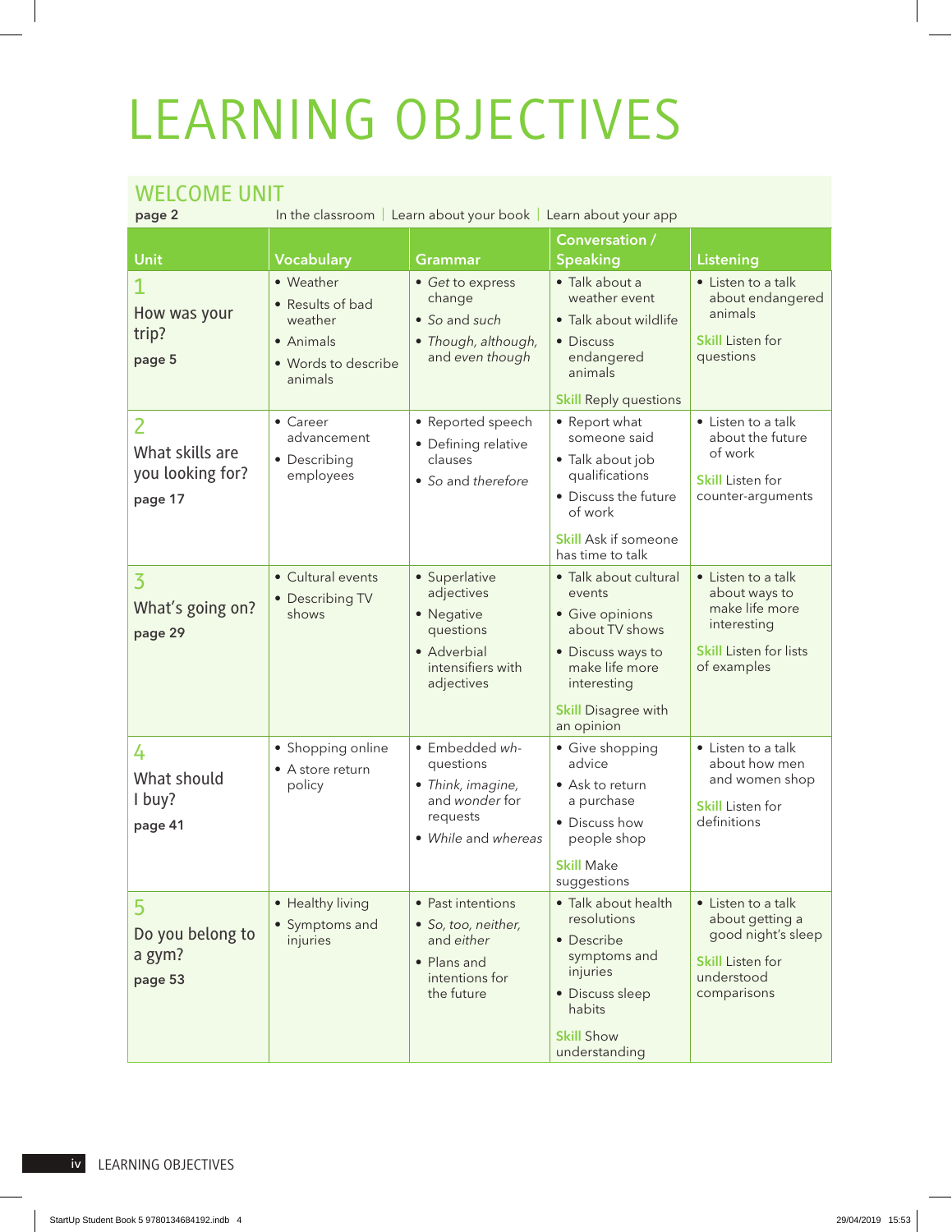| Pronunciation                             | <b>Reading</b>                                                                            | Writing                                                                     | <b>Presentation</b>                                                                                                                                        |
|-------------------------------------------|-------------------------------------------------------------------------------------------|-----------------------------------------------------------------------------|------------------------------------------------------------------------------------------------------------------------------------------------------------|
| • Linking vowels with /w/<br>and /y/      | · Read about a wildlife<br>rescue center<br>Skill Find the main idea                      | • Write a description of<br>a place<br>Skill Use sensory words              | • Give a presentation<br>about an endangered<br>animal<br>Skill Use comparisons for<br>measurements                                                        |
| • Stress in compound<br>adjectives        | • Read about job<br>satisfaction<br><b>Skill Understand rhetorical</b><br>questions       | · Write about making<br>a change<br><b>Skill Use linking</b><br>expressions | • Give a presentation<br>about a job you were<br>interested in when you<br>were a child<br><b>Skill Practice by listening</b><br>to recordings of yourself |
| • Phrases with of                         | • Read a TV review<br><b>Skill Construct mental</b><br>images                             | • Write about local events<br><b>Skill Categorize</b>                       | • Give a presentation<br>about a festival in<br>another country<br><b>Skill Use pauses</b>                                                                 |
| • The prefix ex-                          | • Read about important<br>possessions<br>Skill Link the past to the<br>present            | • Write a complaint<br>Skill Use polite language                            | • Give a presentation<br>about a new store<br><b>Skill Show enthusiasm</b>                                                                                 |
| • Blending phrases with<br>so and neither | • Read about the habits<br>of top athletes<br><b>Skill Notice concluding</b><br>sentences | • Write about bad habits<br>Skill Use a hook                                | • Give a presentation<br>about home remedies<br>Skill Use large visual aids                                                                                |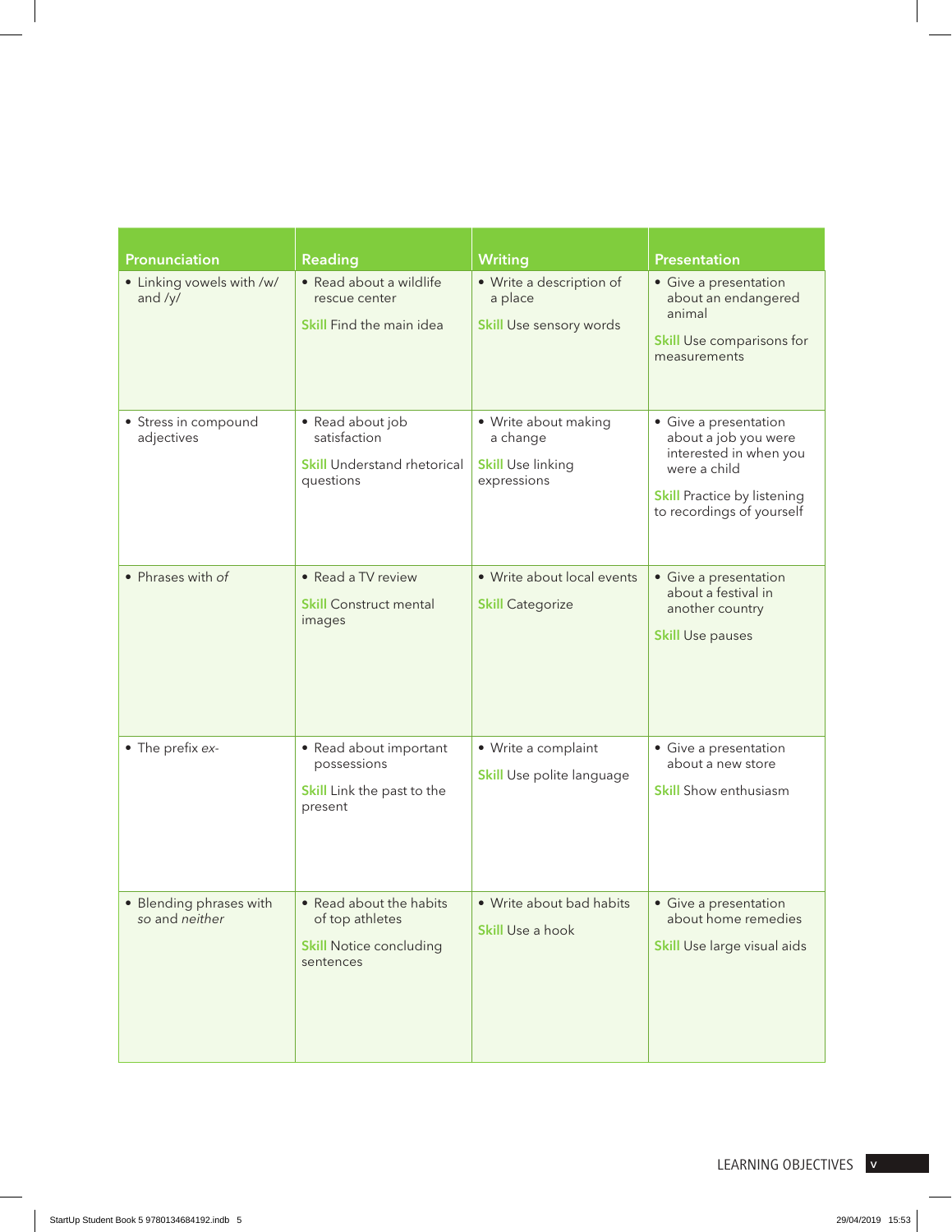|                                                       |                                                                                             |                                                                                                                          | Conversation /                                                                                                                                               |                                                                                                                            |
|-------------------------------------------------------|---------------------------------------------------------------------------------------------|--------------------------------------------------------------------------------------------------------------------------|--------------------------------------------------------------------------------------------------------------------------------------------------------------|----------------------------------------------------------------------------------------------------------------------------|
| Unit                                                  | Vocabulary                                                                                  | <b>Grammar</b>                                                                                                           | <b>Speaking</b>                                                                                                                                              | Listening                                                                                                                  |
| 6<br>Has the criminal<br>been caught?<br>page 65      | • Crime and<br>criminals<br>• The legal process                                             | • Past perfect<br>• Present perfect<br>passive<br>· Do / did as a verb<br>substitute                                     | • Describe a crime<br>• Talk about law and<br>order<br>• Discuss crime-<br>solving technology<br><b>Skill Keep your</b><br>listener interested               | • Listen to a talk<br>about advances<br>in forensic<br>technology<br><b>Skill Listen for</b><br>contrasts                  |
| 7<br>Did you see what<br>she's wearing?<br>page 77    | • Verbs related<br>to clothing<br>• Adjectives to<br>describe clothing<br>• Clothing repair | • Reduced defining<br>relative clauses<br>• Passive causatives<br>• Would rather<br>(than)                               | • Talk about<br>people's clothes<br>• Talk about<br>clothing repairs<br>• Discuss fashion<br>and attitude<br><b>Skill Accept</b><br>compliments              | • Listen to a talk<br>about how<br>clothing affects<br>your attitude<br><b>Skill</b> Listen for<br>opinions                |
| 8<br>Do I need<br>to install<br>something?<br>page 89 | • Technology<br>• Using software                                                            | • Wish / If only to<br>express regrets<br>• Showing purpose<br>• Even to emphasize<br>a point                            | • Talk about regrets<br>• Describe using<br>a computer<br>• Discuss social<br>media and<br>friendship<br><b>Skill Respond to</b><br>gratitude                | • Listen to a talk<br>about social media<br>and friendship<br><b>Skill Listen for</b><br>sources                           |
| 9<br>Are you ready to<br>walk away?<br>page 101       | • People at a<br>conference<br>• Verbs for<br>negotiating                                   | • Causative verbs:<br>get, have, and<br>make<br>· Advice, obligation,<br>and expectation<br>• Unless                     | · Talk about a past<br>negotiation<br>• Negotiate a deal<br>• Discuss<br>negotiation skills<br>Skill End a phone<br>call                                     | • Listen to a talk<br>about how<br>negotiating is<br>like dancing<br><b>Skill</b> Listen for<br>comparisons                |
| 10<br>How's she doing?<br>page 113                    | • Explaining and<br>arguing<br>• Interacting with<br>others                                 | · Embedded yes /<br>no questions<br>• Questions with<br>final prepositions<br>• Repeated<br>and parallel<br>comparatives | • Talk about a<br>conversation<br>• Discuss a difficult<br>interaction<br>· Discuss dealing<br>with difficult<br>people<br><b>Skill Accept an</b><br>apology | • Listen to a talk<br>about dealing with<br>difficult people<br><b>Skill Listen for</b><br>words that signal<br>importance |